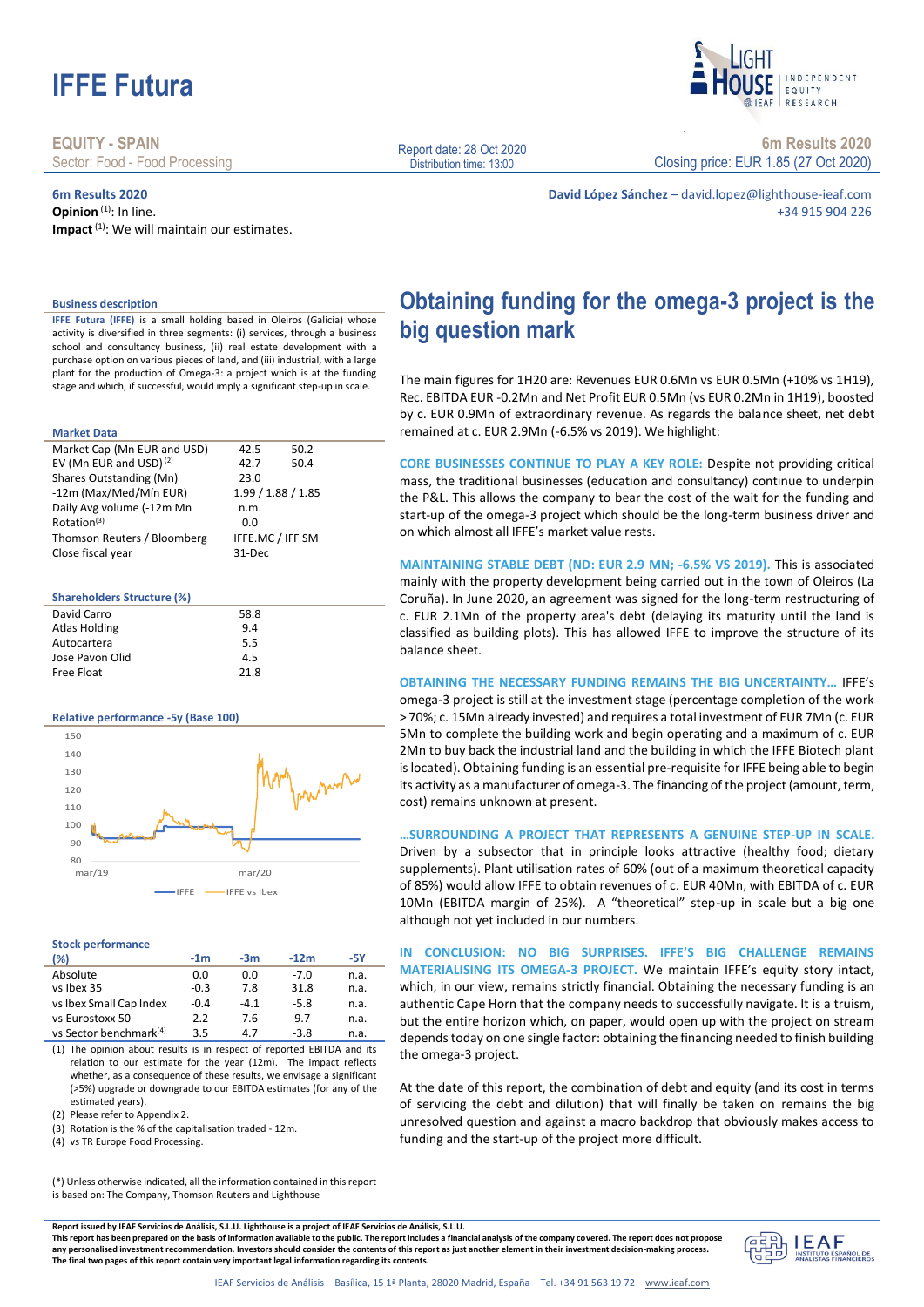

### IFFE Futura (IFFE) is a BME Growth company

BME Growth is the segment of BME MTF Equity aimed at small and medium sized companies, directed and managed by the Spanish stock market and is subject to the CNMV supervision. BME MTF Equity is not a Regulated Market but instead falls within the classification of a Multilateral Trading Facility (MTF) as defined under the Markets in Financial Instruments Directive (MiFID). In July 2020, BME Growth obtained the status of SME Growth Market, a new category of EU regulations, which in Spain is called Mercado de Pymes en Expansión.

BME Growth is the Spanish equity market for companies of reduced capitalization which aim to grow, with a special set of regulations, designed specifically for them, and with costs and process tailored to their particular features. Operations in BME Growth (former MAB) started in July 2009. There are currently c.120 companies listed on it. Companies listed on the MAB can choose to present their financial statements under IFRS or the General Accounting Plan (PGC) and Royal Decree 1159/2010 (NOFCAC).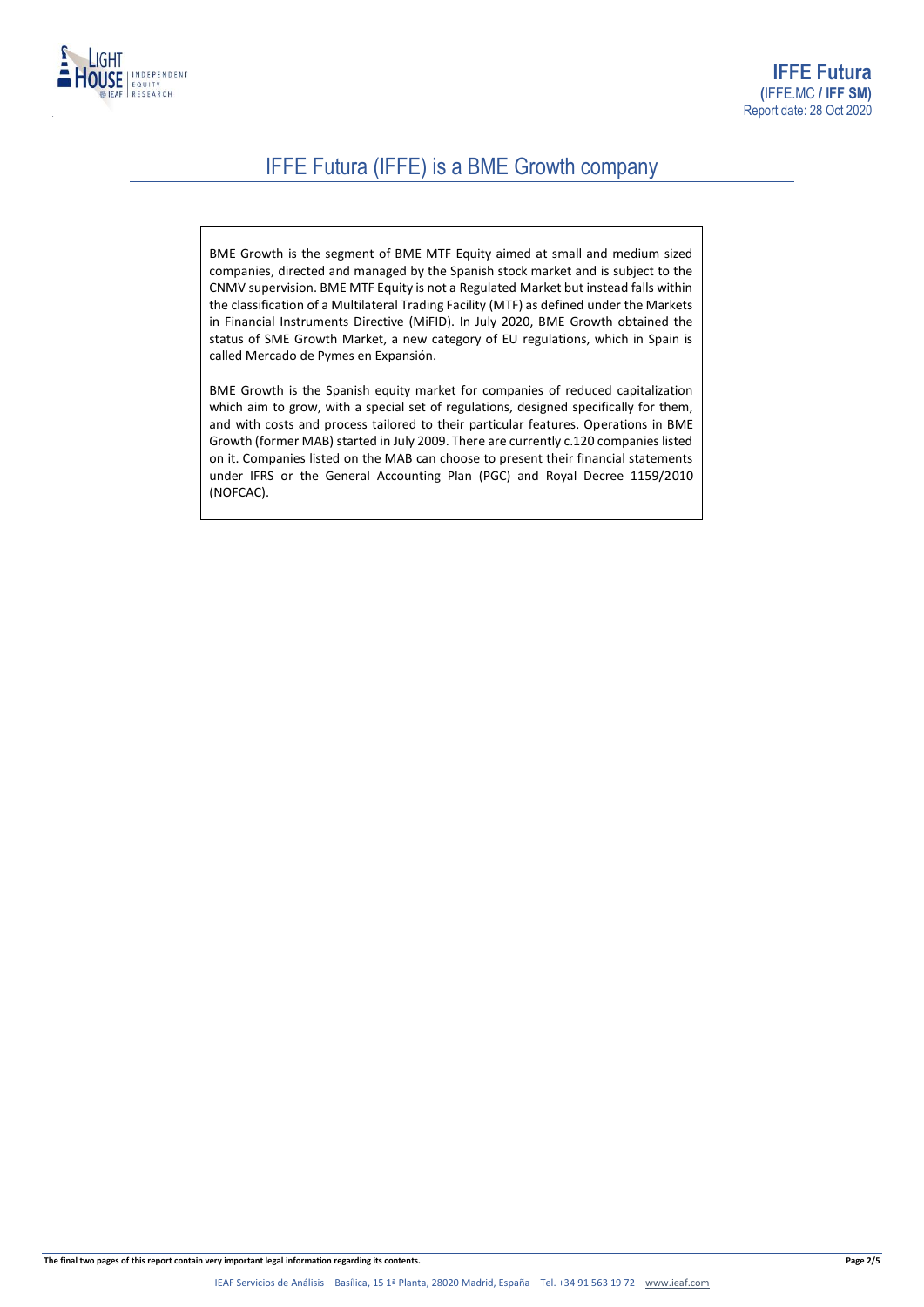

# Appendix 1. Results table

|                         |        |        | $6m20$ vs |       |
|-------------------------|--------|--------|-----------|-------|
| <b>EUR Mn</b>           | 6m20   | 6m19   | 6m19      | 2020e |
| <b>Total Revenues</b>   | 0.6    | 0.5    | 9.9%      | 2.0   |
| <b>Recurrent EBITDA</b> | $-0.2$ | $-0.2$ | $-15.1%$  | 0.6   |
| Rec. EBITDA/Revenues    | n.a.   | n.a.   | n.a.      | 29.8% |
| <b>EBITDA</b>           | $-0.2$ | $-0.1$ | $-115.2%$ | 0.4   |
| EBITDA/Revenues         | n.a.   | n.a.   | n.a.      | 20.6% |
| <b>EBIT</b>             | $-0.2$ | $-0.1$ | $-103.0%$ | 0.4   |
| PBT <sup>1</sup>        | 0.5    | 0.2    | 188.4%    | 0.3   |
| <b>NP</b>               | 0.5    | 0.2    | 148.5%    | 0.2   |
| <b>Net Debt</b>         | 2.9    | 3.1    | $-6.5%$   | 2.1   |

 $(1)$  PBT includes an extraordinary revenue of c. EUR 0.9Mn which corresponds to the sale of IFFE Biotech's land and civil engineering work (IFFE holds an option to buy these assets until January 2023 for a maximum amount of c. EUR 2Mn).

# Appendix 2. EV breakdown at the date of this report

|                                      | <b>EUR Mn</b> | <b>Source</b>               |
|--------------------------------------|---------------|-----------------------------|
| Market Cap                           | 42.5          |                             |
| + Minority Interests                 | 0.5           | 6 <sub>m</sub> Results 2020 |
| + Provisions & Other L/T Liabilities | 0.0           | 6 <sub>m</sub> Results 2020 |
| + Net financial debt                 | 2.9           | 6 <sub>m</sub> Results 2020 |
| - Financial Investments              | 3.3           | 6m Results 2020             |
| +/- Others                           | -             |                             |
| <b>Enterprise Value (EV)</b>         | 42.7          |                             |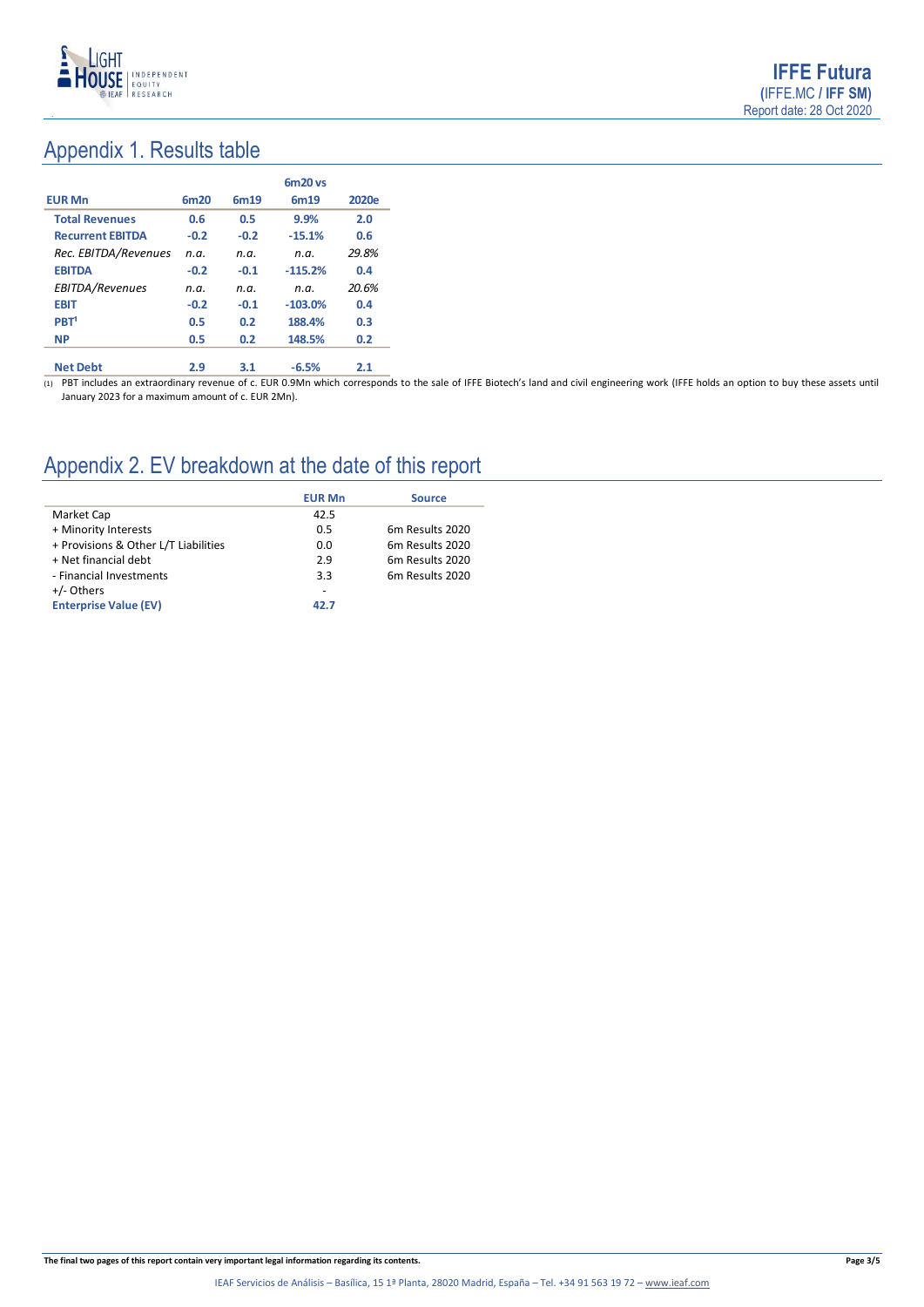

## IMPORTANT LEGAL INFORMATION REGARDING THIS REPORT

### **LIGHTHOUSE**

Lighthouse is a project of IEAF Servicios de Análisis S.L.U. Lighthouse is a research project funded by Bolsas y Mercados Españoles S.A. Lighthouse aims to improve the research coverage of the "orphan stocks" of the Spanish market: those which lack real and continuous research coverage. Lighthouse reports will not include valuation and target price. Lighthouse does not seek to provide investment advice to any natural or legal person. For this reason, Lighthouse will not provide a valuation, target price or investment recommendation for any of the securities analysed.

IEAF Servicios de Análisis S.L.U. is a Spanish company whose corporate purpose is:

1<sup>o</sup>) To provide information and financial analysis regarding securities issued by any class of legal person traded on official secondary markets, and specifically those securities which are not the object of the recurrent provision of information and analysis by financial analysts who participate in the markets.

2º) To publicise and update the aforementioned financial reports and analysis, in addition to the monitoring and following of the securities on which the information and analysis is provided.

3<sup>o</sup>) To prepare studies and projects aimed at proposing and implementing measures to improve the information and financial analysis of securities traded on official secondary markets.

IEAF Servicios de Análisis S.L.U. is a company whose sole shareholder is the Instituto Español de Analistas Financieros (IEAF), a professional, not for profit association.

### **DISCLAIMER**

The Instituto Español de Analistas Financieros (IEAF) hereby certifies that the analyst of IEAF Servicios de Análisis S.L.U. whose name figures as the author of this report, expresses views that reflect their personal and independent opinion of the company analysed without these implying, either directly or indirectly, a personalised recommendation of the company analysed for purposes of providing investment advice. This report is based on the preparation of detailed financial projections from information available to the public and following traditional fundamental research methodology (i.e. it is not a technical or quantitative analysis report). For the analysis methodology used in the preparation of this report, please contact the analyst directly; contact details are included on the front page of this report.

The report includes basic information regarding the main parameters to be used by an investor when making their own valuation (whether by discounted cash flows or multiples). These parameters are the personal opinion or estimate of the analyst. The person receiving this report should use their own judgement when using these parameters and should consider them as another element in their decision-making process in respect of investment. These parameters do not represent a personalised investment recommendation.

### **Rules governing confidentiality and conflicts of interest**

None of the following rules governing confidentiality and conflicts of interest (12) is applicable to this report:

1. This report is non-independent research as it has been commissioned by the company analysed (issuer).

2. In the last 12 months, the Instituto Español de Analistas Financieros or its subsidiary, IEAF Servicios de Análisis S.L.U., has had Investment Banking mandates or has managed or comanaged a public offering of the securities of the issuer, or has received compensation from said issuer for Investment Banking services, that exclude brokerage services for prepaid fees.

3. In the next 6 months, the Instituto Español de Analistas Financieros or its subsidiary, IEAF Servicios de Análisis S.L.U., expects to receive or intends to obtain compensation for Investment Banking services provided to this company that exclude brokerage services for prepaid fees.

4. The Investment Analyst or a member of the Research Department or a member of their household has a long position in the shares or derivatives of the corresponding issuer.

5. The Investment Analyst or a member of the Research Department or a member of their household has a short position in the shares or derivatives of the corresponding issuer.

6. At the date of publication, the Instituto Español de Analistas Financieros or its subsidiary, IEAF Servicios de Análisis S.L.U. held a long position of over 0.5% of the issuer's capital.

7. At the date of publication, the Instituto Español de Analistas Financieros or its subsidiary, IEAF Servicios de Análisis S.L.U. held a short position of over 0.5% of the issuer's capital.

8. At the end of the month immediately prior to the publication of this report, or of the previous month if the report is published in the ten days following the end of the month, the company analysed (the issuer) or any of its subsidiaries held 5% or more of any class of equity security of the Instituto Español de Analistas Financieros or its subsidiary, IEAF Servicios de Análisis S.L.U.

9. A senior director or officer of the Instituto Español de Analistas Financieros or its subsidiary, IEAF Servicios de Análisis S.L.U., or a member of their department is a director, officer, advisor or member of the Board of Directors of the issuer and/or one of its subsidiaries.

10. The Instituto Español de Analistas Financieros or its subsidiary, IEAF Servicios de Análisis S.L.U., acts as broker for the Issuer for the corresponding prepaid fees.

11. The contents of this report have been reviewed by the issuer prior to its publication.

12. The issuer has made changes to the contents of this report prior to its distribution.

The Investment Analysts who have prepared this Investment Analysis are employees of IEAF Servicios de Análisis S.L.U. These analysts have received (or will receive) compensation according to the general earnings of IEAF Servicios de Análisis S.L.U. To obtain a copy of the Code of Conduct of IEAF Servicios de Análisis S.L.U. (in respect of the Management of Conflicts of Interest in the research department), please use the e-mail address secretaria@ieaf.es or consult the contents of this Code at [www.ieaf.es.](https://www.ieaf.es/images/IEAF/LIGHTHOUSE/IEAF_LIGHTHOUSE_CodigoDeConducta.pdf) 

IEAF Servicios de Análisis S.L.U. is compensated by Bolsas y Mercados Españoles, S.A. for the preparation of this report. This report should be considered as just another element in the taking of investment decisions.

### **A report issued by IEAF servicios de análisis S.L.U.**

All rights reserved. The unauthorised use or distribution of this report is prohibited. This document has been prepared and distributed, according to the provisions of the MiFID II by IEAF Servicios de Análisis S.L.U. Its corporate activity is regulated by the CNMV (the Spanish Securities Exchange Commission). The information and opinions expressed in this document do not represent nor are they intended to represent an offer or a solicitation to buy or sell the securities (in other words, the securities mentioned in this report and related warrants, options, rights or interests). The information and opinions contained in this document are based upon information available to the public and have been obtained from sources believed to be reliable by IEAF Servicios de Análisis S.L.U., but no guarantee is given regarding their accuracy or completeness. All comments and estimates reflect solely the opinion of IEAF Servicios de Análisis S.L.U. and do not offer any implicit or explicit guarantee. All the opinions expressed are subject to change without prior warning. This document does not take into account the specific investment objectives, financial position, risk profile or other specific aspects of the person who receives this document, and accordingly they should exercise their own judgement in this respect. Neither the Instituto Español de Analistas Financieros nor its subsidiary, IEAF Servicios de Análisis S.L.U., assumes any responsibility for direct or indirect losses arising from the use of the published research, except in the event of negligent conduct by IEAF Servicios de Análisis S.L.U. The information contained in this report is approved for distribution to professional clients, eligible counterparties and professional advisers, but not for distribution to private individuals or retail clients. Its reproduction, distribution or publication for any purpose without the written authorisation of IEAF Servicios de Análisis S.L.U. is prohibited. The Instituto Español de Analistas Financieros (IEAF) and/or its subsidiary